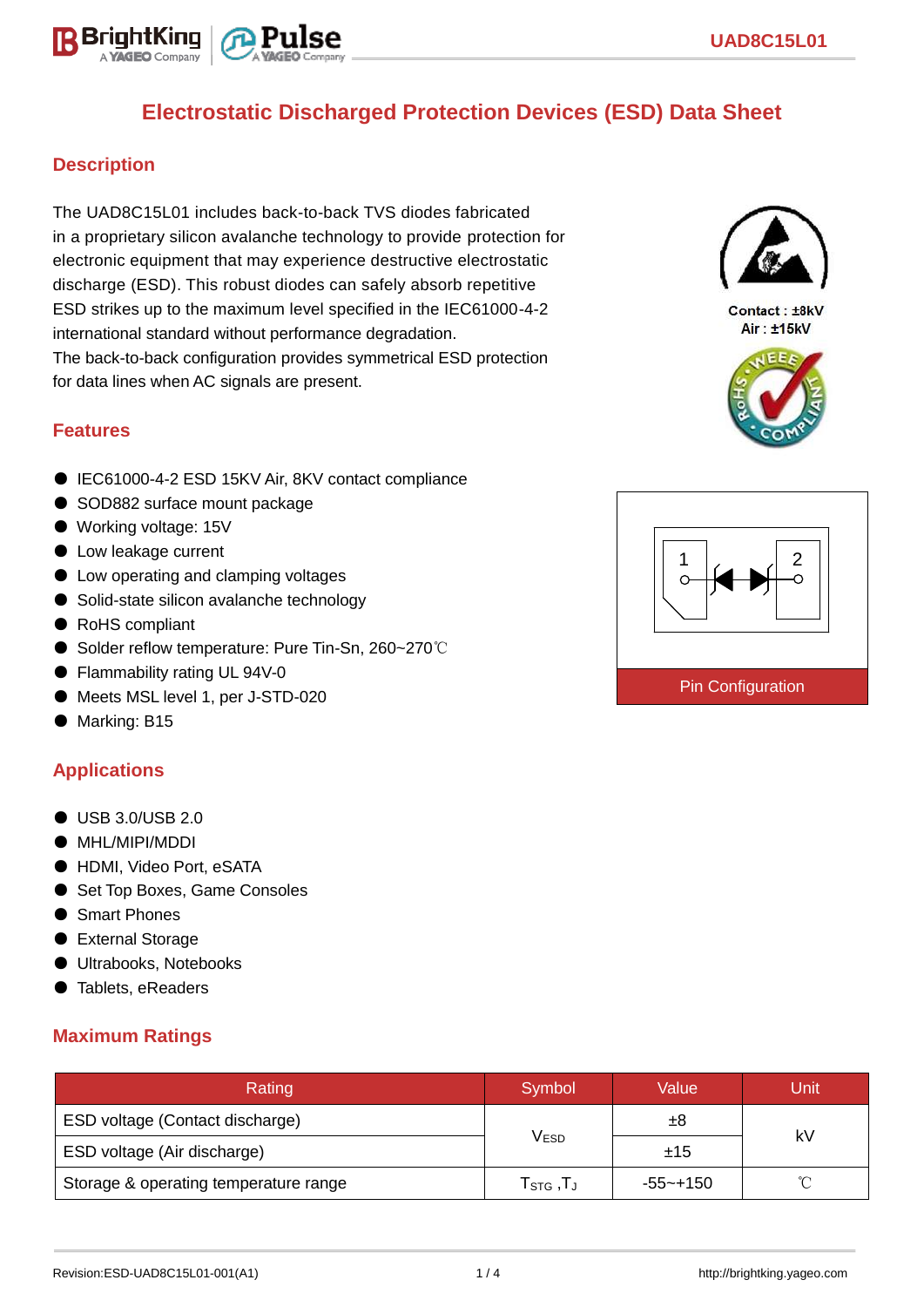

# **Electrical Characteristics (TJ=25**℃**)**

| Parameter                             | Symbol                 | Condition       | Min. | Typ. | Max. | <b>Unit</b> |
|---------------------------------------|------------------------|-----------------|------|------|------|-------------|
| Reverse stand-off voltage             | V <sub>RWM</sub>       |                 |      |      | 15   | V           |
| Reverse breakdown voltage             | $V_{BR}$               | $I_{BR}$ =1.0mA | 16.7 |      |      | V           |
| Reverse leakage current               | <sup>I</sup> R         | $V_R = 15V$     |      |      | 1.0  | μA          |
| Clamping voltage ( $tp=8/20\mu s$ )   | $V_{\rm C}$            | $I_{PP} = 2.0A$ |      | 35   |      | $\vee$      |
| Peak pulse current (tp=8/20µs)        | <b>I</b> <sub>PP</sub> |                 |      |      | 2    | A           |
| ESD Clamping voltage (TLP)            | $V_C$                  | $I_{PP} = 8A$   |      | 36   |      | V           |
| ESD Clamping voltage (TLP)            | $V_{\rm C}$            | $I_{PP}=16A$    |      | 50   |      | V           |
| <b>ESD Dynamic Turn-on Resistance</b> | $R_{\text{dy}}$        |                 |      | 1.75 |      | Ω           |
| Off state junction capacitance        | $C_{J}$                | $0$ Vdc, f=1MHz |      | 0.45 | 0.6  | рF          |

## **Typical Characteristics Curves**







### Figure 1. Pulse Waveforms Figure 2. Clamping Voltage vs. Peak Pulse Current



### Figure 3. Capacitance vs. Reverse Voltage Figure 4.Transmission LinePulsing (TLP) Measurement

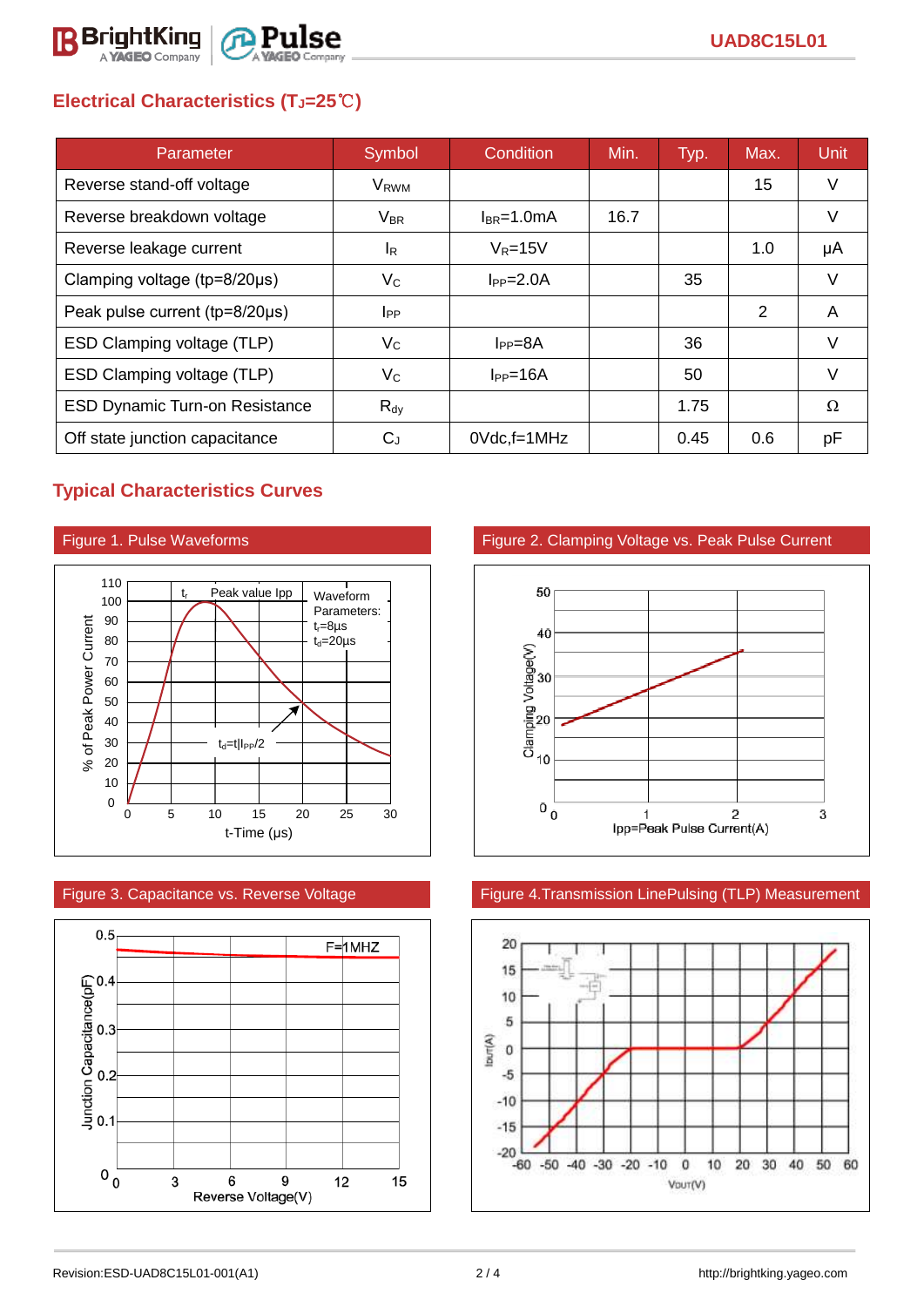

## **Recommended Soldering Conditions**